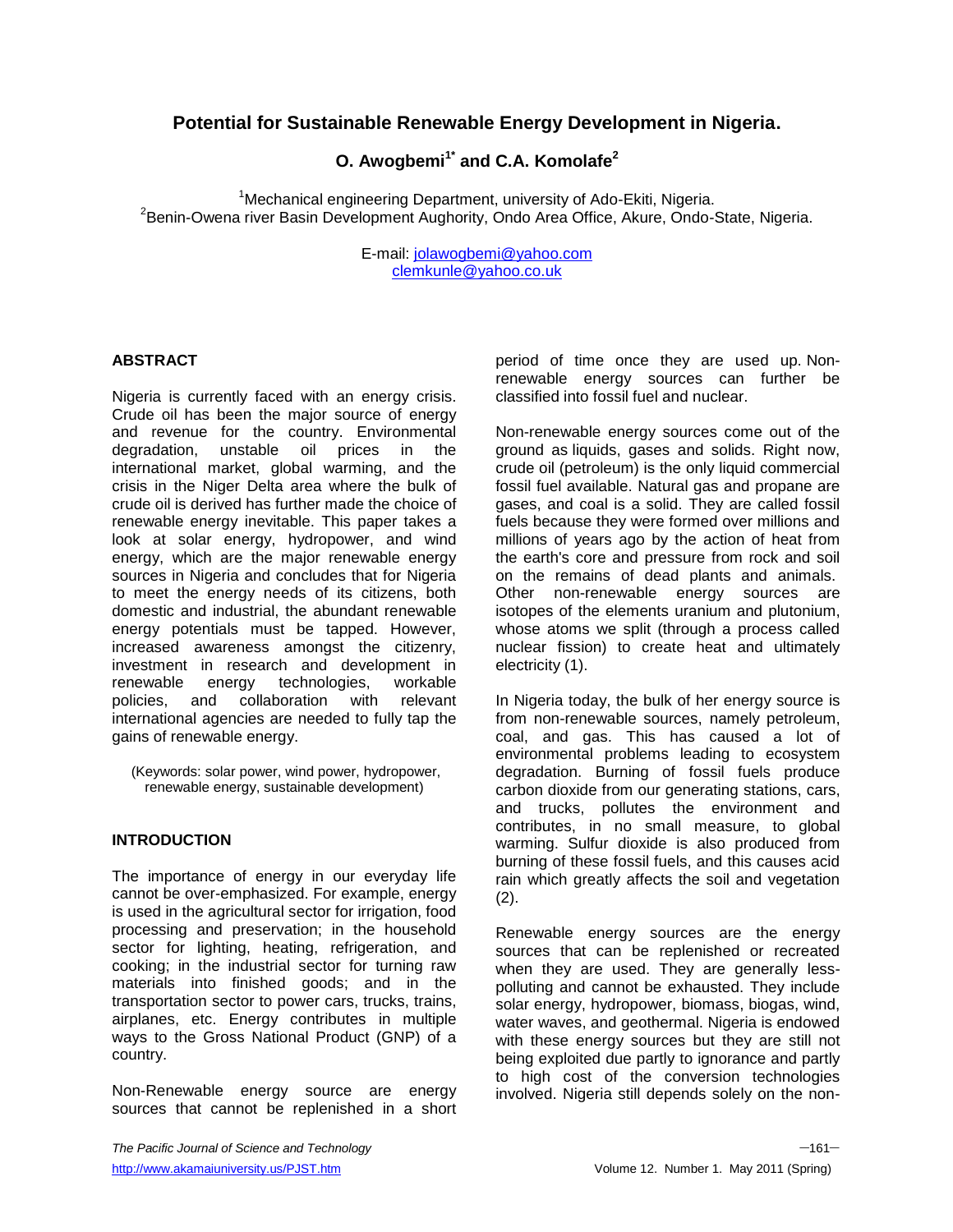renewable energy source to meet her energy needs.

## **LITERATURE SURVEY**

## **Solar Energy**

Solar energy is the energy from the sun. It is the sun's rays (solar radiation) that reach the earth. Solar energy can be converted into other forms of energy, such as electricity (photovoltaic) and heat (photo-thermal).

**Photovoltaic Conversion:** Photovoltaic (PV devices) or "solar cells" change sunlight directly into electricity. Photovoltaic systems are often used in remote locations that are not connected to the electric grid. Photovoltaic energy is the conversion of sunlight into electricity. A photovoltaic cell, commonly called a solar cell or PV, is the technology used to convert solar energy directly into electrical power.

The photovoltaic cell was discovered in 1954 by Bell Telephone researchers examining the sensitivity of a properly prepared silicon wafer to sunlight. Beginning in the late 1950s, photovoltaic cells were used to power US space satellites. The success of PV in space generated commercial applications for this technology. A photovoltaic cell is a non-mechanical device usually made from silicon alloys (1).

The number of modules connected together in an array depends on the amount of power output needed. The performance of a photovoltaic array is dependent upon sunlight. Climate conditions (e.g., clouds, fog) have a significant effect on the amount of solar energy received by a photovoltaic array and, in turn, its performance. Most current technology photovoltaic modules are about 10 percent efficient in converting sunlight (2). Further research is being conducted to raise this efficiency to 20 percent.

Photovoltaic systems provide a direct conversion of solar radiation to electric energy. Some advantages of photovoltaic systems include: Conversion from sunlight to electricity is direct, so that bulky mechanical generator systems are unnecessary; PV arrays can be installed quickly and in any size required or allowed; the environmental impact is minimal, requiring no water for system cooling and generating no by-products (3).

Photovoltaic system comprises of the following major parts;

- (i) Silicon based solar panels: This receives the solar ray from the sun and coverts it to useful form.
- (ii) Inverter: This is the part that converts the direct current (dc) to the alternating current (ac). This becomes necessary because most of our electronics like television sets, radio sets, etc make use of alternating currents.
- (iii) Battery: This is to store the power during the day or when there is solar radiation and give the power out during the night or when there is no more solar radiation.
- (iv) Charge controller: This is to protect the battery against overcharging.

Photovoltaic systems has been very effective in Nigeria to provide electrical power for varying applications ranging from small lighting units, water pumping, and offices/cybercafés. Special features of the photovoltaic system include quiet operation, low maintenance, flexibility for systems sizing, clean and reliable output, and environmentally friendly generation of electricity. Photovoltaic cells, like batteries, generate direct current (DC) which is generally used for small loads (electronic equipment). When DC from photovoltaic cells is used for commercial applications or sold to electric utilities using the electric grid, it must be converted to alternating current (AC) using inverters, solid state devices that convert DC power to AC.

**Photo-thermal Conversion:** Photo-thermal technology is used to generate electricity when the heat from solar thermal collectors is used to heat a fluid which produces steam that is used to power generator. It is often used for heating swimming pools, heating water used in homes, and space heating of buildings. Solar space heating systems can be classified as passive or active.

Generally, solar thermal power plants use the sun's rays to heat a fluid, from which heat transfer systems may be used to produce steam. The steam, in turn, is converted into mechanical energy in a turbine and into electricity from a conventional generator coupled to the turbine. Solar thermal power generation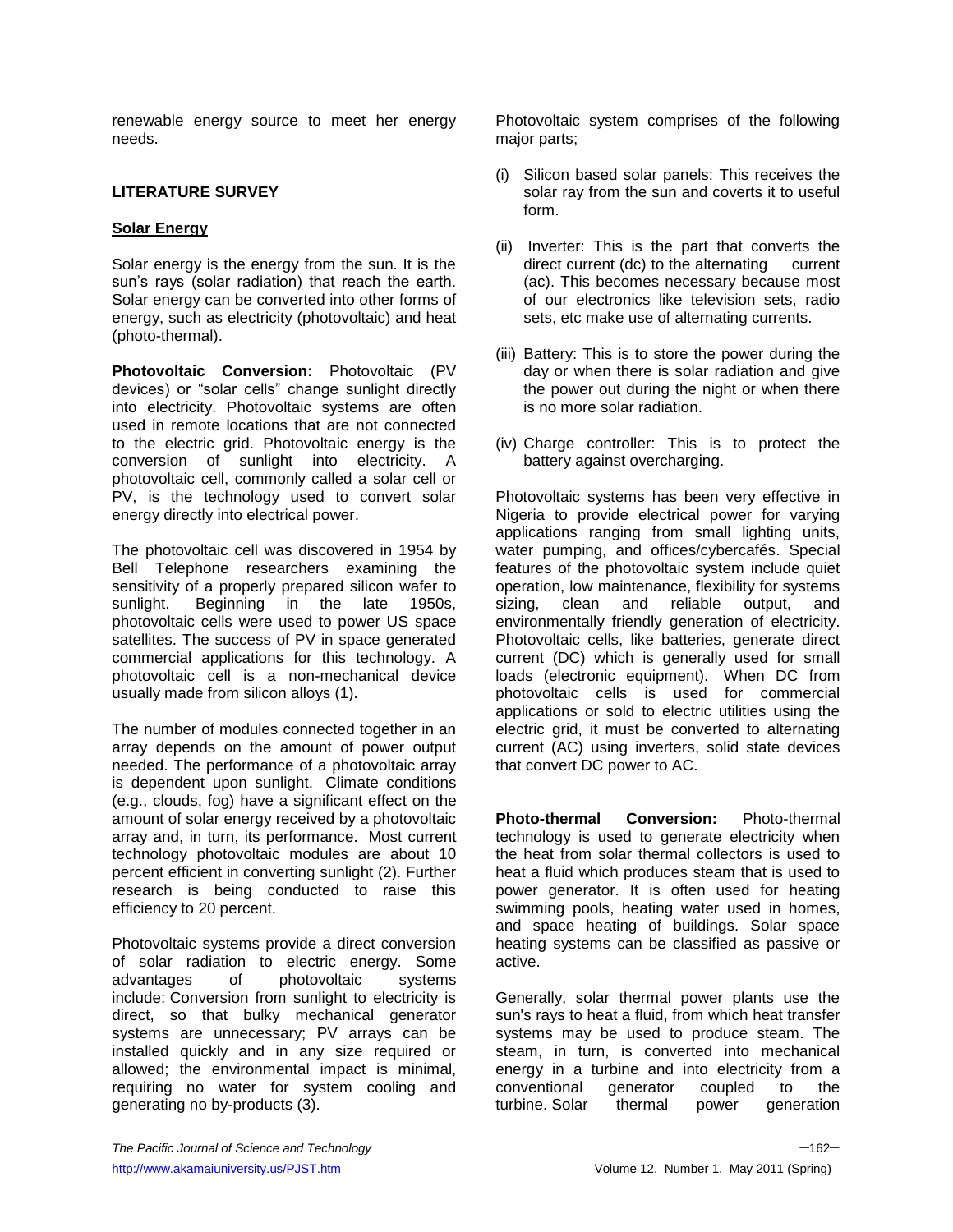works essentially the same as generation from fossil fuels except that instead of using steam produced from the combustion of fossil fuels, the steam is produced by the heat collected from sunlight. Solar thermal technologies use concentrator systems due to the high temperatures needed to heat the fluid (4).

## **Hydropower**

Hydropower systems make use of the water stored behind the dam that is allowed to fall through the head, and potential energy in the fall is converted to kinetic energy. The energy in the flowing water turns the water turbine, while the rotating shafts turns the rotor of the generator to yield electrical power. In hydro power systems the potential energy difference between water resources, dams or lake and discharge tail water levels downstream is of great significance for power generation. The energy supply is mechanical and the conversion efficiency is relatively high. In Nigeria, there are Waya Dam, Tunga Dam, Owu Falls, Ikpoba Dam, and Erin-Ijesa Waterfalls to mention just a few (5).

Hydropower accounts for about 40% of the total electric power supply in Nigeria (5,6). Some people regard hydropower as the ideal fuel for electricity generation because, unlike the nonrenewable fuels used to generate electricity, it is almost free, there are no waste products, and hydropower does not pollute the water or the air. However, it is criticized because it does change the environment by affecting natural habitats. Different approaches to fixing this problem have been used, including the construction of "fish ladders" which help the salmon "step up" the dam to the spawning grounds upstream (1).

## **Wind Energy**

Wind is air in motion. It is caused by the uneven heating of the Earth's surface by the sun. Since the Earth's surface is made of very different types of land and water, it absorbs the sun's heat at different rates. During the day, the air above the land heats up more quickly than the air over water. The warm air over the land expands and rises, and the heavier, cooler air rushes in to take its place, creating winds. At night, the winds are reversed because the air cools more rapidly over land than over water. In the same way, the large atmospheric winds that circle the earth are

created because the land near the earth's equator is heated more by the sun than the land near the North and South Poles (2).

Today, wind energy is mainly used to generate electricity. A typical wind machine consists of blades, generator, cable, and a simple computer system. The blades catch the wind and spin, the generator converts mechanical energy into electricity, the cable carries electricity to transmission line while the computer system controls the direction of the blades. The wind flows over the airfoil shaped blades causing lift, like the effect on airplane wings, causing them to turn. The blades are connected to a drive shaft that turns an electric generator to produce electricity (9).

#### **PROSPECTS FOR LOCAL UTILIZATION OF SOLAR ENERGY IN NIGERIA**

Solar energy is the most promising of the renewable energy sources in view of its apparent limitless potential. A large percentage of Nigerian communities are rural dwellers, and exhibit what could be described as subsistence living. Any energy method adopted must be such that can be adapted for the vast majority of the Nigerian populace. Solar energy has been described as the most promising energy source of the future.

Nigeria lies within the tropical region between latitude  $4^\circ$  N and  $14^\circ$ N, where there is abundance of sunshine energy all year round (3). Solar radiation data for various cities in Nigeria are available from the Department of Metrological services, Lagos. For example, Ado-Ekiti, southwest Nigeria, which lies on latitude  $7.5^{\circ}$ N has a mean irradiance of 22.4MJ/ $m^2$  per day for the month of April (2, 3).

The sun radiates its energy at the rate of about  $3.8 \times 10^{23}$  KW per second. Most of this energy is transmitted radially as electromagnetic radiation which comes to about 1.5kW/ $m^2$  at the boundary of the atmosphere. After traversing the atmosphere, a square meter of the earth's surface can receive as much as 1Kw of solar power, averaging to about 0.5 over all hours of daylight.

Nigeria receives about 4.851x  $10^{12}$  Kwh of energy per day from the sun. This is equivalent to about 1.082 million Tones of oil equivalent (mtoe) per day, and is about 4 thousand times the current daily crude oil production, and about 13 thousand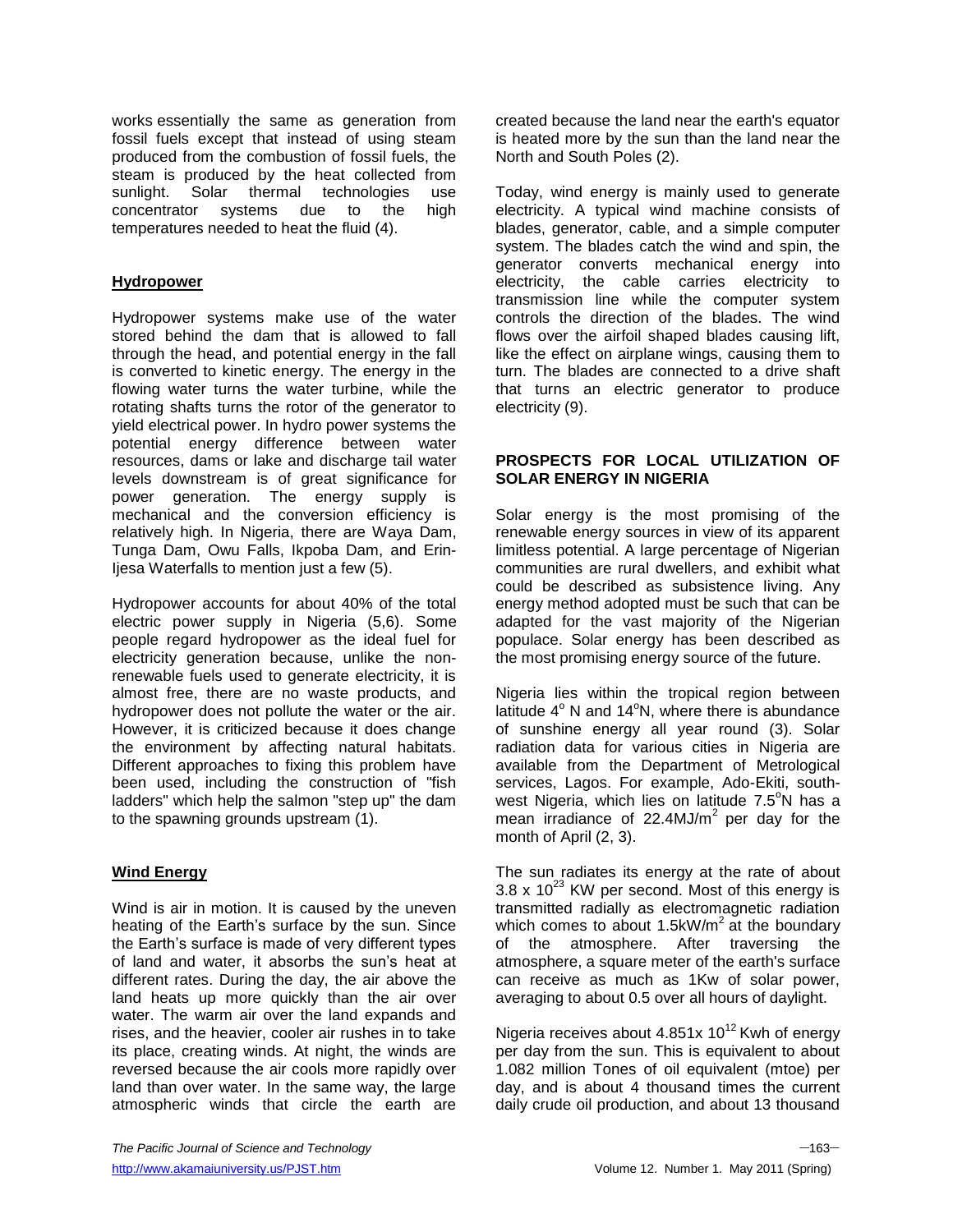times that of natural gas daily production based on energy unit (5). This huge energy resource from the sun is available for about 26% only of the day. The country is also characterized with some cold and dusty atmospheric conditions during the Harmattan season, in its northern part, for a period of about four months (November-February) annually.

Based on the land area of 924 x 10<sup>3</sup> km<sup>2</sup> for the country and an average of  $5.535kWh/m^2/day$ , Nigeria has an average of 1.804 x  $10^{15}$  kWh of incident solar energy annually. This annual solar energy insolation value is about 27 times the nation total conventional energy resources in energy units and is over 117,000 times the amount of electric power generated in the county in 1998 (3). In other words, about 3.7% of the national land area is needed to be utilized in order to collect an amount of solar energy equal to the nation's conventional energy reserve.

#### **Present Level of Solar Utilization in Nigeria**

Solar energy has been utilized in Nigeria in various forms: namely, solar PV for rural electrification, solar cooker, solar crop dryer, solar manure dryer, solar water pump, solar water heaters, solar chick brooders etc. A national survey by the Energy Commission reveals a total of 33 companies that were active in Solar PV by 1999. Most of them were established within the last ten years. There are over 200 solar PV installations, in the country as at 1998, with capacities ranging from 3.5 to 7.2 kWp. In 2001, Solar Electric Light Fund (SELF), an NGO based in USA. Jigawa State Government initiated a proposal to bring solar-generated electricity (PV) to power essential services in 3 villages of Jigawa State (4).

Notable solar projects in Nigeria include:

- 1. Street lighting in Ado Ekiti, Ekiti State.
- 2. 7.2kWp Kwalkwalawa Village Electrification, Sokoto State.
- 3. 1.87kWp Iheakpu-Awka Village Electrification/TV Viewing, Enugu State
- 4. 1.5kWp Nangere Water Pumping Scheme , Sokoto State
- 5. 2-tonne Solar Rice Dryer, Adani, Enugu State

6. 1.5-tonne Solar Forage Dryer, Yauri, Kebbi State.

Generally about 26 states and the Federal Capital Territory, Abuja has solar projects either sponsored by the government (Federal or State), Energy Commission of Nigeria (ECN), or private companies or individuals. States like Ekiti, Rivers, Jigawa, Lagos, Delta, Yobe, Akwa-Ibom, Kano, Rivers, Sokoto, Ondo, Enugu, and Kebbi are in the forefront of solar energy utilization in Nigeria (2).

With the world attention now shifting towards Renewable Energy due largely to the environmental effects of the exploitation of the convectional energy resources and the restive nature of the Niger Delta youths, there is a very high prospect that solar energy will experience more patronage from government in the nearest future. The major constraints to the expansion of solar utilization in Nigeria are (4):

- 1. Cost: Solar energy technologies and its deployment are very expensive. The cost of importation of the various parts is also very high.
- 2. Some of the parts are not locally available as they cannot be manufactured locally.
- 3. Government policy on the deployment of Renewable energy is not comprehensive and investors friendly.

# **PROSPECTS FOR LOCAL UTILIZATION OF HYDROPOWER IN NIGERIA**

Nigeria is blessed with rivers and dams that have great potentials for power generation. The two major rivers in Nigeria are River Niger and River Benue, there are however other rivers that can be dammed for electricity generation.

The Nigerian government has established seven river basins along the major rivers in the country with each having hydropower potentials. Most of the potentials are however undeveloped as shown by Table 1. Also about 12 states are also endowed with great hydropower potentials as shown in Table 2.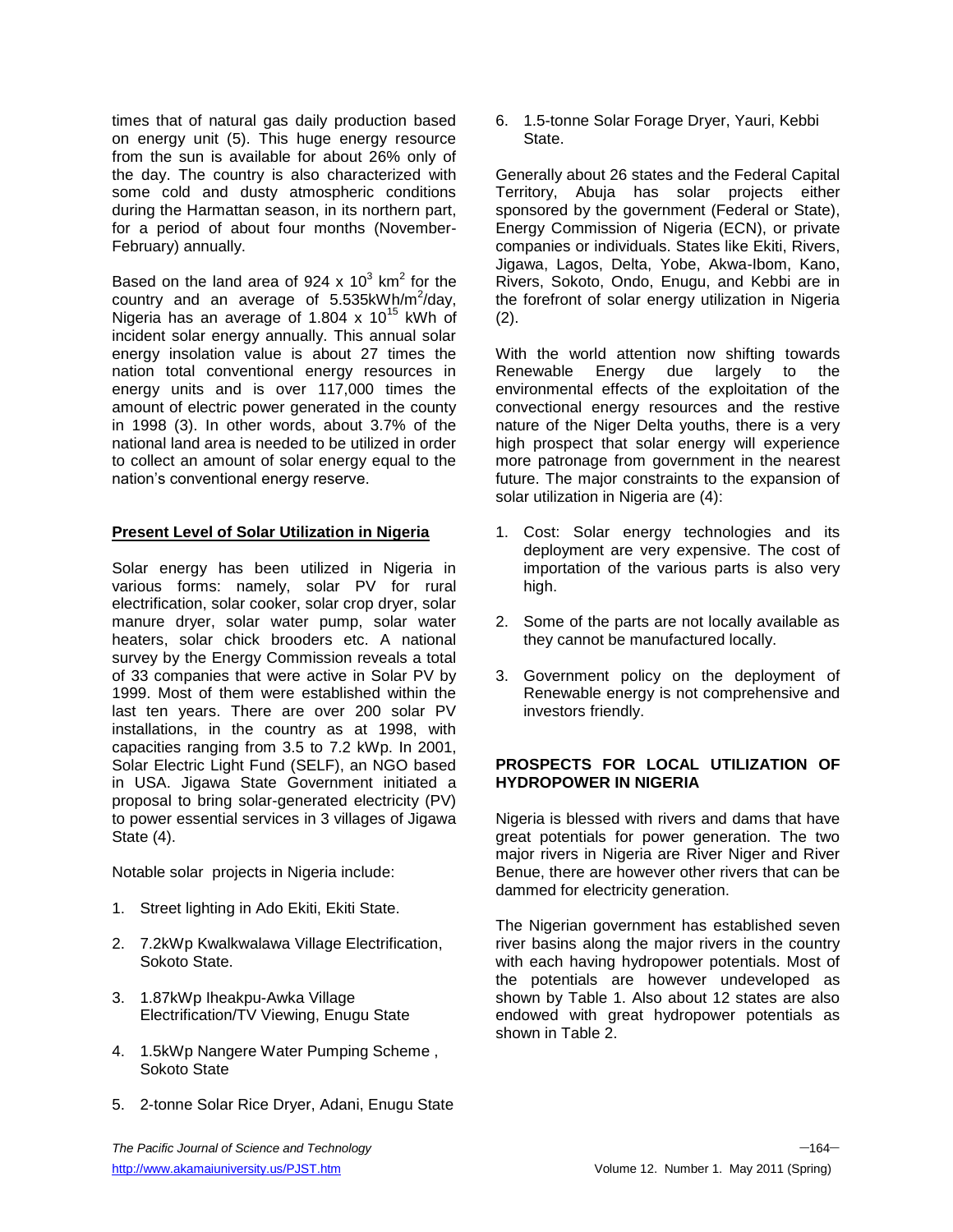| S/N            | River        | <b>Status</b> | Type Capacity |          |                |                          |                |          |
|----------------|--------------|---------------|---------------|----------|----------------|--------------------------|----------------|----------|
|                | <b>Basin</b> |               | Micro         |          | Mini           |                          | Small          |          |
|                |              |               | No            | Cap.(MW) | N <sub>o</sub> | Cap.(MW)                 | N <sub>o</sub> | Cap.(MW) |
|                | Sokoto-      | D             |               |          |                | $\overline{\phantom{0}}$ |                | 3.0      |
|                | Rima         | U             | 10            | 3.2      | 11             | 8.4                      | 10             | 29.6     |
| $\overline{2}$ | Hadejia-     | D             |               |          |                |                          |                | 6.0      |
|                | Jama'are     | U             | 8             | 2.8      | 20             | 11.4                     | 7              | 31.6     |
| 3              | Chad         | D             |               |          |                |                          |                |          |
|                |              | U             | 10            | 2.8      | 8              | 6.8                      | $\overline{2}$ | 5.6      |
| $\overline{4}$ | Niger        | D             |               |          |                |                          |                |          |
|                |              | U             | 16            | 6.4      | 23             | 18.2                     | 22             | 191      |
| 5              | Upper        | D             |               |          |                |                          |                |          |
|                | Benue        | U             | 8             | 3.2      | 36             | 27                       | 25             | 185.1    |
| 6              | Lower        | D             |               |          |                |                          | 5              | 19.0     |
|                | Benue        | U             | 11            | 4.4      | 23             | 19.2                     | 17             | 138      |
| 7              | Cross        | D             |               |          |                |                          |                |          |
|                | River        | U             | 1.7           | 7        | 6              | 4.6                      | 5              | 21.8     |
|                | Total        | D             |               |          |                |                          | 7              | 28.0     |
|                |              | U             | 70            | 24.5     | 126            | 95.6                     | 86             | 704.1    |

**Table 1:** Overall Distribution of Small-Scaled Hydropower Potential among Seven River Basins (5).

*D= Developed. U= Undeveloped.* 

|  | Table 2: Summary of Small Hydropower Potential Distribution According to States (5). |  |  |
|--|--------------------------------------------------------------------------------------|--|--|
|  |                                                                                      |  |  |

| <b>States</b>      | <b>River Basin</b> |              | <b>Hydropower Potential</b> |                |                   |
|--------------------|--------------------|--------------|-----------------------------|----------------|-------------------|
|                    |                    | Total        | Developed                   | Underdeveloped | Total<br>Capacity |
|                    |                    | <b>Sites</b> | (MW)                        | (MW)           | (MW)              |
| Sokoto             | Sokoto-Rima        | 22           | 8.0                         | 22.6           | 30.6              |
| Kastina            | Sokoto-Rima        | 11           |                             | 8.0            | 8.0               |
| Niger              | Niger              | 30           |                             | 117.6          | 117.6             |
| Kaduna             | Niger              | 19           |                             | 9.2            | 59.2              |
| Kwara              | Niger              | 12           |                             | 38.8           | 38.8              |
| Kano               | Hadejia- Jama'are  | 28           | 6.0                         | 40.2           | 46.2              |
| <b>Bornu</b>       | Chad               | 28           |                             | 20.8           | 20.8              |
| Bauchi             | <b>Upper Benue</b> | 20           |                             | 42.6           | 42.6              |
| Gongola            | <b>Upper Benue</b> | 32           |                             | 12.7           | 162.7             |
| Plateau            | <b>Lower Benue</b> | 38           | 18.0                        | 92.4           | 110.4             |
| Benue              | Lower Benue        | 19           |                             | 9.2            | 69.2              |
| <b>Cross River</b> | <b>Cross River</b> | 18           |                             | 28.1           | 28.1              |
| Total              |                    | 277          | 32                          | 702.2          | 734.2             |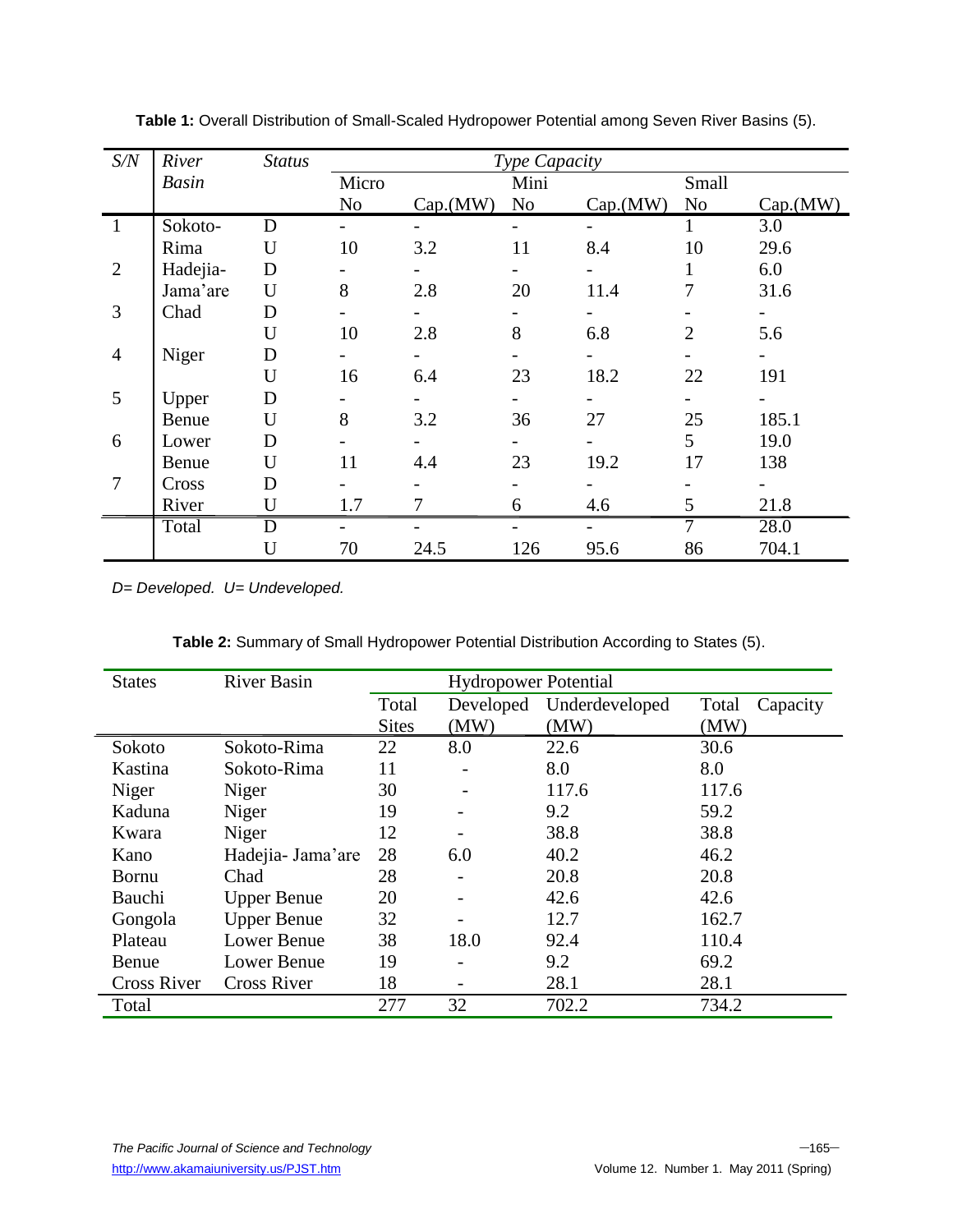### **Present Level of Hydropower Utilization in Nigeria**

Currently, most of the country's electricity is generated through hydropower. There are three functional hydro power stations in Nigeria as shown in Table 3.

| <b>Table 3: Hydropower Stations in Nigeria and their</b> |  |
|----------------------------------------------------------|--|
| Capacity (5).                                            |  |

| S/N | Hydro-Power | Capacity |
|-----|-------------|----------|
|     | station     | (MW)     |
|     | Kainji      | 760      |
|     | Jebba       | 540      |
|     | Shiroro     | 600      |

The United Nations Industrial Development Organization (UNIDO) under her Regional Centre for Small Hydro Power in Africa (RC-SHP) with office in Abuja is working on Hydro Power projects to generate electricity in some states of the Federation (6). For example, UNIDO is collaborating with Ekiti State government to generate about 1.5MW of electricity from Itapaji Ekiti river. Table 4 shows other ongoing hydro power projects sponsored by UNIDO.

**Table 4:** On-going UNIDO Projects (5).

| S/N | Dam/River          | Location    | Capacity |
|-----|--------------------|-------------|----------|
| 1   | Waya Dam           | Bauchi      | 150KW    |
|     |                    | State       |          |
| 2   | Ezioha-            | Enugu       | 30KW     |
|     | Mgbowo Dam         | State       |          |
| 3   | Obudu<br>Cattle    | Cross       | 30KW     |
|     | resort Dam         | River State |          |
| 4   | Ikpoba Dam         | Edo State   | 3.12MW   |
| 5   | Tunga Dam          | Plateau     | 1600KW   |
|     |                    | State       |          |
| 6   | <b>Hoss</b><br>Та  | Plateau     | 100KW    |
|     | Community          | State       |          |
| 7   | Omi                | Oyo State   | 625KW    |
|     | Community          |             |          |
| 8   | Oyan Dam           | Ogun State  | 9MW      |
| 9   | <b>Ikere Gorge</b> | Ogun State  | 5MW      |
| 10  | Erin-Ijesha        | Osun State  | 3MW      |

There is a great prospect for expansion of hydropower potentials in Nigeria. Most hydropower resources in Nigeria are still largely undeveloped as shown by Tables 1, 2 ,and 4. With partnership between various levels of governments and an international organization like UNIDO, hydropower will definitely receive a boost in Nigeria and solve the problem of power in Nigeria (5).

## **DEVELOPING A WIND POWER SCHEME**

In order to have a well efficient system of wind turbine arrayed in a wind farm to form a mini-grid system for rural electrification, one of the main factors which will determine the economic viability of such a wind power project is the annual mean wind speed at a site. These wind speed data are provided by the Nigerian Meteorological Agency (NIMET) and several researchers have ventured into the field for provide updated wind parameters for a particular site.

The power produced by a wind turbine depends on several parameters including the wind speed (the main factor), the area swept by the blades and the efficiency of the rotor and generator (7). The power output can be doubled by increasing the rotor blade length by 40%, or by an increase in wind speed, for example from 6 m/s to 7.5 m/s (8).

Wind speeds vary enormously from region to region and from valley floor to hill-top, so wind speed measurements will usually be needed for virtually all proposed developments, other than those for only a few kilowatts. For schemes larger than about 10 kW, on-site, wind measurements will usually be required, with results being correlated to longer term, local meteorological data of average wind speed in the region. For smaller schemes, meteorological data may be all that is required, even though there will be some discrepancy between the data and the actual wind speed at a given site. A full wind speed assessment will normally involve:

(a) Erecting a mast, preferably of similar height to the proposed turbine, with a recording anemometer,

(b) Monitoring the wind speeds and direction over an extended period, and

(c) Correlating the data with long term records from local meteorological stations.

A data collection period of six months is generally thought to be minimum time to obtain reasonably reliable results, but a 12 month collection period

*The Pacific Journal of Science and Technology* –166–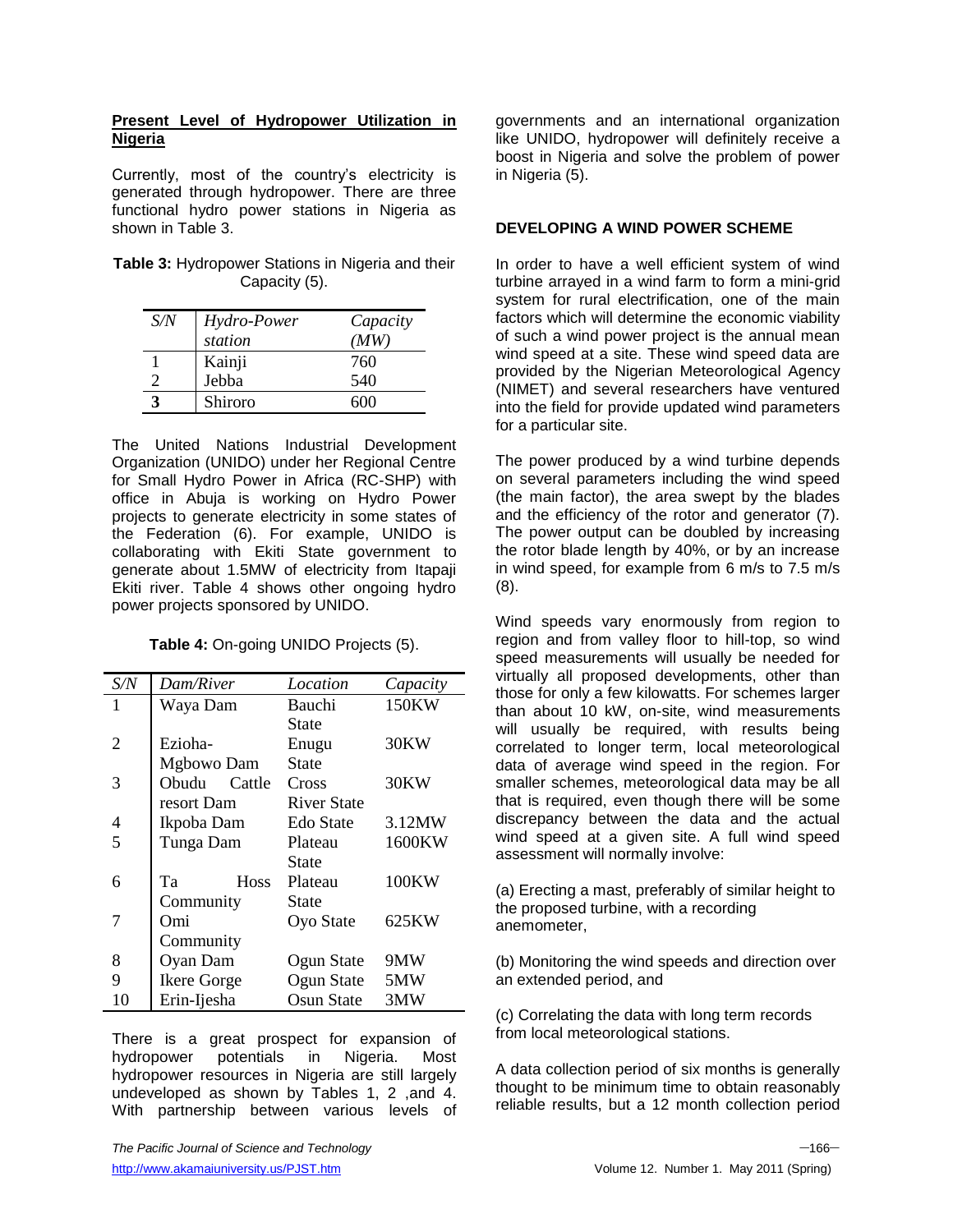will reduce the uncertainty in the estimates as all seasonal weather patterns will have been recorded (9).

The following factors are essential to be duly considered before embarking-on or building a wind farm for a wind power scheme (9, 10).

[i] Understand the sites Wind Resource: The most important factor to consider in the construction of a wind energy facility is the site's wind resource. Local weather data available from airports and meteorological stations may provide some insight as to averages.

[ii] Determine Proximity to Existing Transmission Lines: A critical issue in keeping costs down in building a wind farm is minimizing the amount of transmission infrastructure that has to be installed. Whenever possible, availability and access to existing lines should be considered in selecting a site.

[iii] Secure Access to Land: Landowners, both private and public, will expect to be compensated for any wind energy development that occurs on their land. Royalty or lease agreements will need to be discussed with all parties involved. Roads, transmission equipment, maintenance infrastructure, turbines, and the likes need to be considered. Moreover, the construction of a wind farm necessitates the use of heavy industrial equipment. Developers will need to invest in roads capable of accommodating significant weight. To do so will require the cooperation of landowners and, in some cases, the local community.

[iv] Establish Access to Capital: Building a wind farm is not cheap and as being earlier noted, it is a scheme that can be facilitated by the government or can be facilitated by private organizations. To take advantage of economies of scale, wind power facilities should be in excess of 20 MW.

[v] Identify Reliable Power Purchaser or Market To date, wind energy is the most cost competitive renewable energy option on the market. In fact, wind energy's cost has declined so much that it rivals many traditional power generation technologies. However, utilities will tend to purchase power from what they consider to be the cheapest and most reliable technology. In most cases today, that is natural gas. That does not mean there is not a market for wind, though.

Demand for "green power" (electricity from clean sources like wind that is sold to customers at a premium price) and environmental requirements are creating buyers for wind energy and competitive rates.

[vi] Address sitting and Project Feasibility Considerations: The fact that a site is windy does not mean it is suitable for wind power development. A developer needs to consider many factors in sitting a project. Is there high raptor activity in the area? Are there endangered or protected species that could be jeopardized by the presence of the facility? Is the site's geology suitable and appropriate for industrial development? Will noise and aesthetics be issues for the local community? Will the turbines obstruct the flight path of local air traffic?. There are quite a few environmental and social issues that will need to be addressed in the sitting of a wind power facility.

[vii] Understand Wind Energy's Economics: There are many factors contributing to the cost and productivity of a wind plant. For instance, the power a wind turbine can generate is a function of the cube of the average wind speed at its site, which means that small differences in wind speed mean large differences in productivity and electricity cost. Additionally, the swept area of a turbine rotor is a function of the square of the blade length (the radius of the rotor's swept area). A modest increase in blade length boosts energy capture and cost-effectiveness. Financing methods can make a major difference in project economics as well. Securing significant investment capital or joint ownership of a project can cut costs significantly. Furthermore, there are federal and state incentives for which a project may qualify and which could reduce costs and encourage more favorable investment.

[viii] Establish Dialogue with Turbine Manufacturers and Project Developers: Every wind turbine is different despite seemingly similar power ratings. Some machines are designed to operate more efficiently at lower wind speeds while others are intended for more robust wind regimes. A prospective wind power developer would be wise to investigate all the various considerations and compare the performance to existing machines. Moreover, anecdotal information and even the professional services of wind power developers may prove helpful.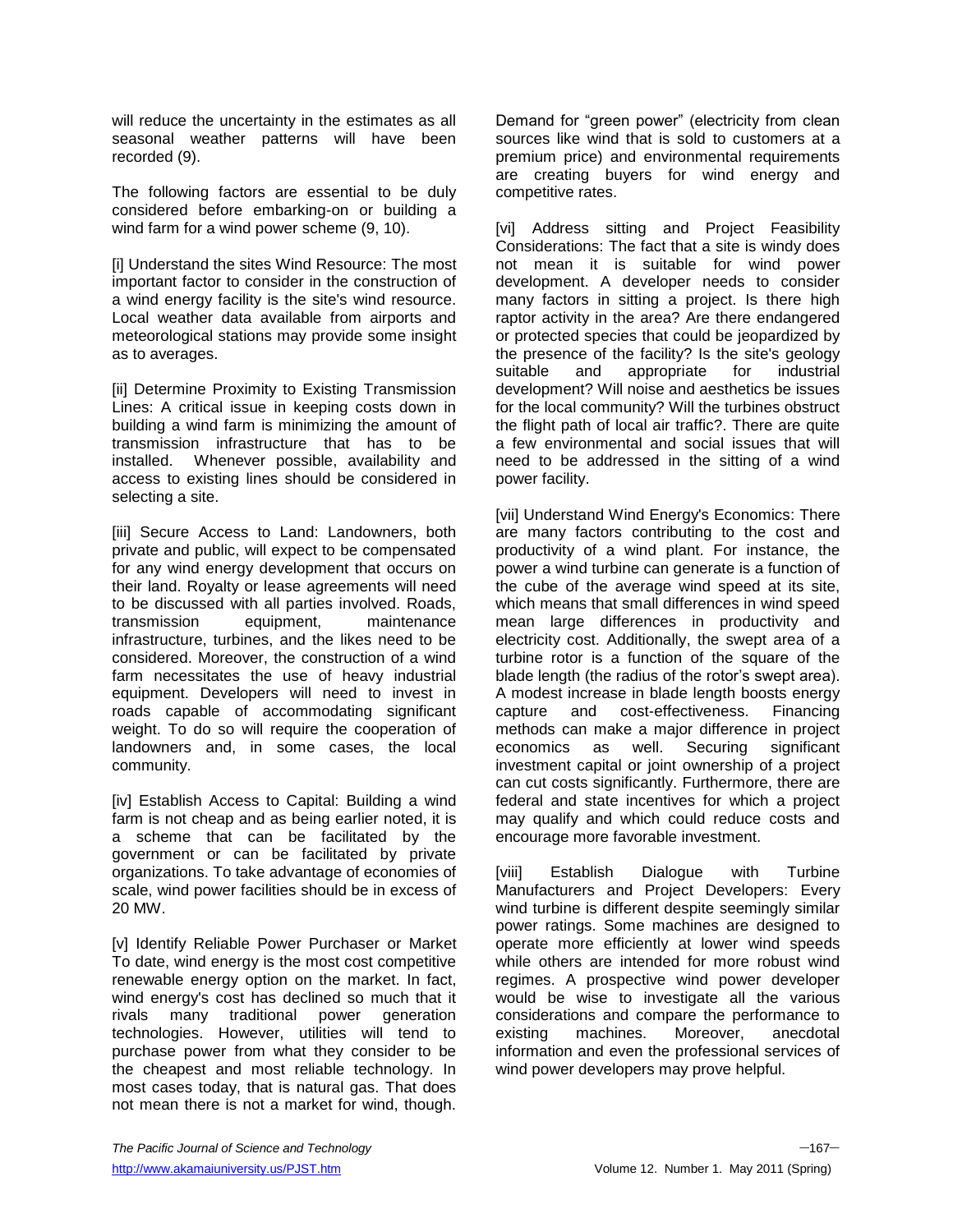[ix] Secure Agreement to meet Operation and Maintenance (O&M) Needs: Turbine availability (reliability) is a major factor in project success, and the services of professional familiar with the operation and maintenance of wind turbines can prove to be invaluable.

#### **RECOMMENDATIONS**

In order to fully harness renewable energy in Nigeria, the following recommendations will be useful:

[1] Government at various levels should pay more attention to renewable energy resources by allocating more resources to it in their budget.

[2] Private sector should be given the right environment and encouragement by the Government to engage in the development of renewable energy and energy efficiency.

[3] Universities and other research institutions should provided with adequate fund to carry out more researches on a suitable conversion technologies for our country. More personnel should also be trained to provide workforce for renewable energy projects.

[4] The Federal Government through the relevant ministries and the Nigerian University Commission (NUC) should put in place mechanisms to ensure effective collaboration between research institutions, universities and relevant government agencies to develop renewable energy and energy efficiency.

[5] Workable policy should be formulated for the Renewable Energy Technologies.

[6] Government should partner with international organizations like UNIDO, World Bank to help finance some of the Renewable Energy Projects.

[7] Government, NGOs and development agencies should sensitize and encourage stakeholders to adopt the use of renewable energy and energy efficiency technology and practices.

[8] Government should develop a school curriculum that will teach stakeholders to shun the degradation of the environment and use energy more efficiently.

### **CONCLUSIONS**

Nigeria is blessed with many renewable energy potentials. Renewable energy is the right way to go for Nigeria in order to meet the energy needs of her citizens. If the available renewable energy potentials in Nigeria are fully utilized, she will be able to meet her energy needs and power failure will soon be a thing of the past.

## **REFERENCES**

- 1. Douglas, M.C. 1977. *Energy Technology Handbook*. McGraw Hill: New York, NY. 2, 15-25.
- 2. Awogbemi, O. and Asaolu, J.I. 2008. "Overview of Renewable Energy Situation in Nigeria". *Proceedings of 1st National Engineering Conference on Sustainable Energy Development in Nigeria; Challenges and Prospects*. Faculty of Engineering, University of Ado-Ekiti, Nigeria. 16 – 25.
- 3. Adeyemo, S.B. 1997. "Estimation of Direct Solar Radiation Intensities". *Nigerian Society of Engineers (NSE) Technical Transactions*. 32(1):1- 9.
- 4. Chendo, M.A.C. 2002. "Factors Militating Against the Growth of the Solar-PV Industry in Nigeria and their Removal". *Nigerian Journal of Renewable Energy*. 10(1&2):151-158.
- 5. Ikuponisi, F.S. 2004. "Status of Renewable Energy in Nigeria". A background brief for an international conference on making renewable energy a reality. Available on [www.renewablenigeria.org.](http://www.renewablenigeria.org/)
- 6. "Electricity Generation through Hydro Power". Available on www.unido.rc.org/Nigeria.
- 7. Ojosu, J.O. 1989. "Wind Energy Characteristics and Availability for Design of Wind Energy Conversion Systems in Nigeria". *Nigerian Journal of Solar Energy*. 8:12-23.
- 8. Ogbonnaya, I.O., E. Chikuni, and P. Govender. 2007. "Prospects of Wind Energy in Nigeria". Available on: http://active.cput.ac.za/energy/ web/due/papers/ 2007/0230\_okoro.pdf.
- 9. Awogbemi, O. and Ojo, A.O. 2009. "Harnessing Wind Energy to Solve Nigeria's Energy Crisis". *J. Eng. Applied Sci.* 4(3):197-204.
- 10. Bugaje, I.M. 1999. "Remote Area Power Supply in Nigeria: The Prospects of Solar Energy." *Renewable Energy*. 18:491-500.